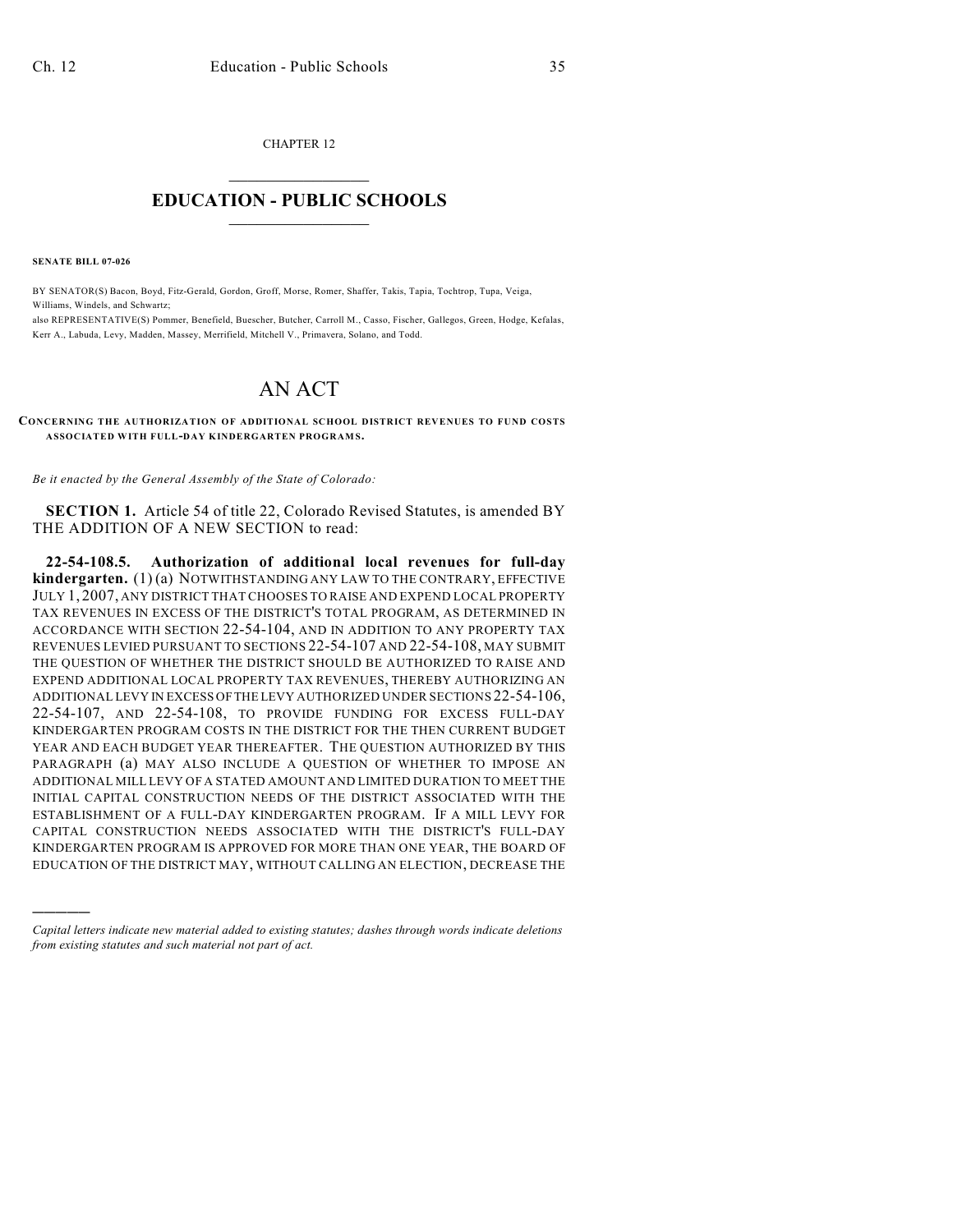AMOUNT OR DURATION OF THE MILL LEVY IN SUBSEQUENT YEARS. THE QUESTIONS AUTHORIZED BY THIS PARAGRAPH (a) SHALL BE SUBMITTED AT AN ELECTION HELD IN ACCORDANCE WITH SECTION 20 OF ARTICLE X OF THE STATE CONSTITUTION AND TITLE 1, C.R.S.

(b) NOTWITHSTANDING ANY LAW TO THE CONTRARY, EFFECTIVE JULY 1, 2007, UPON PROPER SUBMITTAL TO A DISTRICT OF A VALID INITIATIVE PETITION, THE DISTRICT SHALL SUBMIT TO THE ELIGIBLE ELECTORS OF THE DISTRICT THE QUESTION OF WHETHER THE DISTRICT SHOULD BE AUTHORIZED TO RAISE AND EXPEND ADDITIONAL LOCAL PROPERTY TAX REVENUES IN EXCESS OF THE DISTRICT'S TOTAL PROGRAM, AS DETERMINED IN ACCORDANCE WITH SECTION 22-54-104, AND IN ADDITION TO ANY PROPERTY TAX REVENUES LEVIED PURSUANT TO SECTIONS 22-54-107 AND 22-54-108, THEREBY AUTHORIZING AN ADDITIONAL LEVY IN EXCESS OF THE LEVY AUTHORIZED UNDER SECTIONS 22-54-106, 22-54-107, AND 22-54-108, TO PROVIDE FUNDING FOR EXCESS FULL-DAY KINDERGARTEN PROGRAM COSTS IN THE DISTRICT FOR THE THEN CURRENT BUDGET YEAR AND EACH BUDGET YEAR THEREAFTER. THE QUESTION AUTHORIZED BY THIS PARAGRAPH (b) MAY ALSO INCLUDE A QUESTION OF WHETHER TO IMPOSE AN ADDITIONAL MILL LEVY OF A STATED AMOUNT AND LIMITED DURATION TO MEET THE INITIAL CAPITAL CONSTRUCTION NEEDS OF THE DISTRICT ASSOCIATED WITH THE ESTABLISHMENT OF A FULL-DAY KINDERGARTEN PROGRAM. IF A MILL LEVY FOR CAPITAL CONSTRUCTION NEEDS ASSOCIATED WITH THE DISTRICT'S FULL-DAY KINDERGARTEN PROGRAM IS APPROVED FOR MORE THAN ONE YEAR, THE BOARD OF EDUCATION OF THE DISTRICT MAY, WITHOUT CALLING AN ELECTION, DECREASE THE AMOUNT OR DURATION OF THE MILL LEVY IN SUBSEQUENT YEARS. THE QUESTIONS AUTHORIZED BY THIS PARAGRAPH (b) SHALL BE SUBMITTED AT AN ELECTION HELD IN ACCORDANCE WITH SECTION 20 OF ARTICLE X OF THE STATE CONSTITUTION AND TITLE 1, C.R.S. AN INITIATIVE PETITION UNDER THIS PARAGRAPH (b) SHALL BE SIGNED BY AT LEAST FIVE PERCENT OF THE ELIGIBLE ELECTORS IN THE DISTRICT AT THE TIME THE PETITION IS FILED.

(c) IF A MAJORITY OF THE VOTES CAST IN AN ELECTION HELD PURSUANT TO PARAGRAPH (a) OR (b) OF THIS SUBSECTION (1) ARE IN FAVOR OF THE QUESTION, AN ADDITIONAL MILL LEVY SHALL BE LEVIED EACH YEAR, AND THE REVENUES RECEIVED FROM THE ADDITIONAL MILL LEVY SHALL BE DEPOSITED IN THE FULL-DAY KINDERGARTEN FUND OF THE DISTRICT CREATED IN SECTION 22-45-103 (1) (h). IF THE DISTRICT OBTAINED VOTER APPROVAL FOR AN ADDITIONAL MILL LEVY TO MEET THE CAPITAL CONSTRUCTION NEEDS ASSOCIATED WITH THE DISTRICT'S FULL-DAY KINDERGARTEN PROGRAM, THE REVENUES GENERATED FROM THAT MILL LEVY SHALL BE DEPOSITED IN THE CAPITAL CONSTRUCTION ACCOUNT OF THE DISTRICT'S FULL-DAY KINDERGARTEN FUND.

(d) FOR PURPOSES OF THIS SECTION, "EXCESS FULL-DAY KINDERGARTEN PROGRAM COSTS" MEANS THE COSTS THAT EXCEED FIFTY PERCENT OF THE DISTRICT'S PER-PUPIL REVENUES FOR THE BUDGET YEAR IN WHICH THE ELECTION IS HELD, MULTIPLIED BY THE NUMBER OF PUPILS ENROLLED OR EXPECTED TO ENROLL IN THE DISTRICT'S FULL-DAY KINDERGARTEN PROGRAM.

(e) NOTWITHSTANDING THE PROVISIONS OF SECTION 20 OF ARTICLE X OF THE STATE CONSTITUTION THAT ALLOW DISTRICTS TO SEEK VOTER APPROVAL FOR SPENDING AND REVENUE INCREASES, THE PROVISIONS OF THIS SUBSECTION (1) SHALL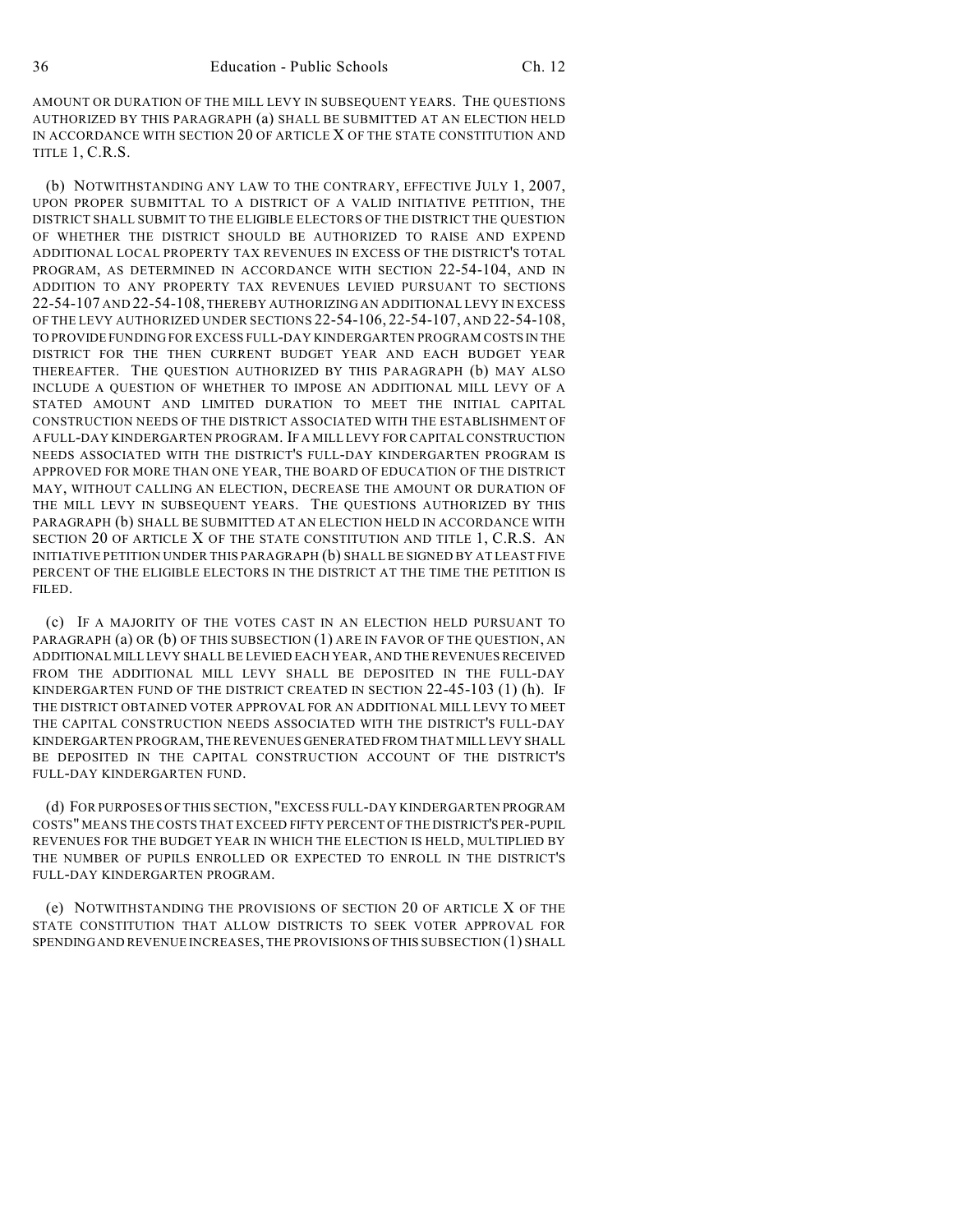LIMIT A DISTRICT'S AUTHORITY TO RAISE AND EXPEND LOCAL PROPERTY TAX REVENUES IN EXCESS OF THE DISTRICT'S TOTAL PROGRAM AS DETERMINED IN ACCORDANCE WITH SECTION 22-54-104.

(2) A DISTRICT THAT OBTAINS VOTER APPROVAL PURSUANT TO THIS SECTION TO IMPOSE AN ADDITIONAL MILL LEVY TO FUND EXCESS FULL-DAY KINDERGARTEN PROGRAM COSTS IN THE DISTRICT SHALL:

(a) ESTABLISH ITS FULL-DAY KINDERGARTEN PROGRAM USING EVIDENCE-BASED RESEARCH DEMONSTRATING THE TYPES OF PROGRAMS AND METHODS APPROPRIATE FOR A FULL-DAY KINDERGARTEN PROGRAM;

(b) NOT LIMIT THE ABILITY OF PARENTS ENROLLING A CHILD IN THE DISTRICT TO ENROLL THE CHILD IN A HALF-DAY KINDERGARTEN PROGRAM; AND

(c) NOT BE AUTHORIZED TO SERVE CHILDREN THROUGH A FULL-DAY KINDERGARTEN COMPONENT OF THE DISTRICT'S PRESCHOOL PROGRAM ESTABLISHED PURSUANT TO ARTICLE 28 OF THIS TITLE.

(3) NOTWITHSTANDING ANY PROVISION OF LAW TO THE CONTRARY, A DISTRICT THAT PROVIDES AND FUNDS A FULL-DAY KINDERGARTEN PROGRAM WITH MONEYS GENERATED BY THE IMPOSITION OF AN ADDITIONAL MILL LEVY AS AUTHORIZED BY THIS SECTION MAY CHARGE TUITION TO A PUPIL WHO DOES NOT RESIDE IN THE DISTRICT FOR THE EXCESS FULL-DAY KINDERGARTEN PROGRAM COSTS; EXCEPT THAT SUCH TUITION CHARGE SHALL NOT EXCEED THE ACTUAL COST FOR PROVIDING THE PROGRAM AS DETERMINED BY THE DISTRICT PROVIDING THE FULL-DAY KINDERGARTEN PROGRAM.

**SECTION 2.** 22-45-103 (1) (a) (I), Colorado Revised Statutes, is amended, and the said 22-45-103 (1) is further amended BY THE ADDITION OF A NEW PARAGRAPH, to read:

**22-45-103. Funds.** (1) The following funds are created for each school district for purposes specified in this article:

(a) **General fund.** (I) All revenues, except those revenues attributable to the bond redemption fund, the capital reserve fund, the special building and technology fund, a fund created solely for the management of risk-related activities, and any other fund authorized by THIS SECTION OR BY the state board of education, as provided in subsection (2) of this section, shall be accounted for in the general fund. Any lawful expenditure of the school district, including any expenditure of a nature which THAT could be made from any fund, may be made from the general fund. All expenditures from the general fund shall be recorded therein.

(h) **Full-day kindergarten fund.** (I) THE REVENUES FROM A TAX LEVIED PURSUANT TO SECTION 22-54-108.5 FOR THE PURPOSE OF PAYING EXCESS FULL-DAY KINDERGARTEN PROGRAM COSTS SHALL BE DEPOSITED IN THE FULL-DAY KINDERGARTEN FUND OF THE DISTRICT. EXPENDITURES FROM THE FUND SHALL BE LIMITED TO PAYMENT OF EXCESS FULL-DAY KINDERGARTEN PROGRAM COSTS AS AUTHORIZED IN THE BUDGET OF THE DISTRICT. ANY MONEYS REMAINING IN THE FUND AT THE END OF ANY FISCAL YEAR SHALL REMAIN IN THE FUND AND SHALL BE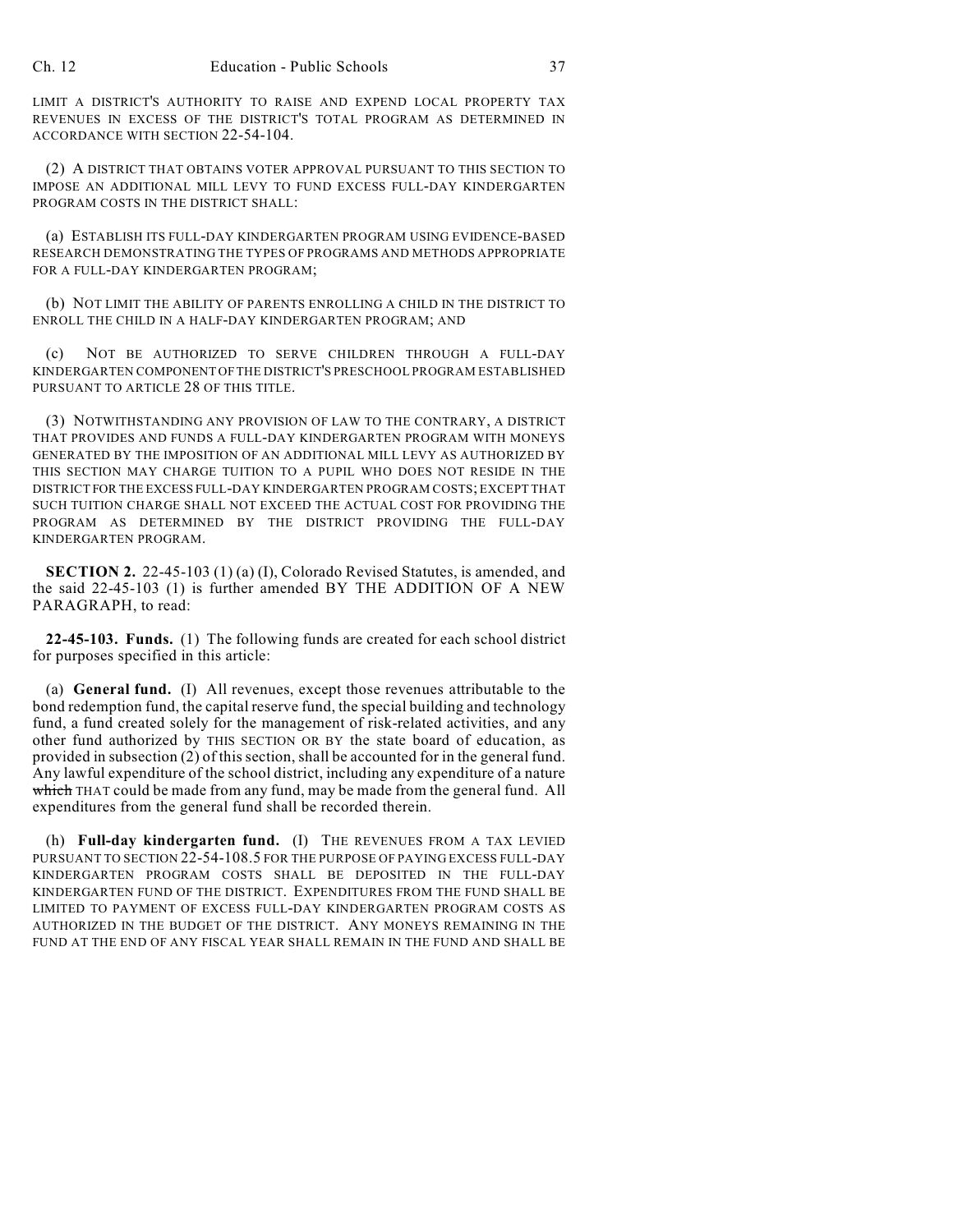USED TO REDUCE THE LEVY FOR EXCESS FULL-DAY KINDERGARTEN PROGRAM COSTS IN FUTURE YEARS.

(II) THE REVENUES FROM A TAX LEVIED PURSUANT TO SECTION 22-54-108.5 TO MEET THE CAPITAL CONSTRUCTION NEEDS ASSOCIATED WITH A DISTRICT'S FULL-DAY KINDERGARTEN PROGRAM SHALL BE CREDITED TO THE CAPITAL CONSTRUCTION ACCOUNT IN THE DISTRICT'S FULL-DAY KINDERGARTEN FUND. MONEYS IN THE ACCOUNT SHALL BE USED TO MEET THE DISTRICT'S CAPITAL CONSTRUCTION NEEDS ASSOCIATED WITH THE FULL-DAY KINDERGARTEN PROGRAM AND MAY NOT BE EXPENDED BY THE DISTRICT FOR ANY OTHER PURPOSE. ANY MONEYS REMAINING IN THE ACCOUNT AT THE END OF ANY FISCAL YEAR SHALL REMAIN IN THE ACCOUNT AND MAY BE BUDGETED IN THE NEXT FISCAL YEAR.

**SECTION 3.** 22-30-201 (1) (b), Colorado Revised Statutes, is amended to read:

**22-30-201. Joint taxation districts - authorized.** (1) (b) A joint taxation district may be formed to incur bonded indebtedness for the purposes listed in section 22-42-102 (2) (a) and raise and expend property taxes to retire such bonded indebtedness or to raise and expend additional local property tax revenues in excess of the participating school districts' total program, pursuant to section 22-54-108 OR 22-54-108.5.

**SECTION 4.** 22-30-202 (1) (b) (II), Colorado Revised Statutes, is amended to read:

**22-30-202. Joint taxation board.** (1) (b) The joint taxation district board created pursuant to paragraph (a) of this subsection (1) shall have the powers granted to it in the plan of organization as necessary to implement the provisions of this part 2. These powers may include, but are not limited to:

(II) Calling for and certifying elections to raise and expend local property tax revenues in excess of the participating school districts' total program, pursuant to section 22-54-108 OR 22-54-108.5;

**SECTION 5.** 22-44-110 (6), Colorado Revised Statutes, is amended to read:

**22-44-110. Budget - consideration - adoption.** (6) Effective July 1, 1992, if a school district is authorized to raise and expend additional local property tax revenues at an election held in November of any fiscal year pursuant to former section 22-53-117 or section 22-54-108 OR 22-54-108.5 the board of education may adopt a supplemental budget and supplemental appropriation resolution to cover that portion of the fiscal year following such election. Such supplemental budget shall be based on the additional dollar amount authorized to be raised and expended at such election.

**SECTION 6.** 22-54-103 (11), Colorado Revised Statutes, is amended to read:

**22-54-103. Definitions.** As used in this article, unless the context otherwise requires:

(11) "Specific ownership tax revenue paid to the district" means the amount of